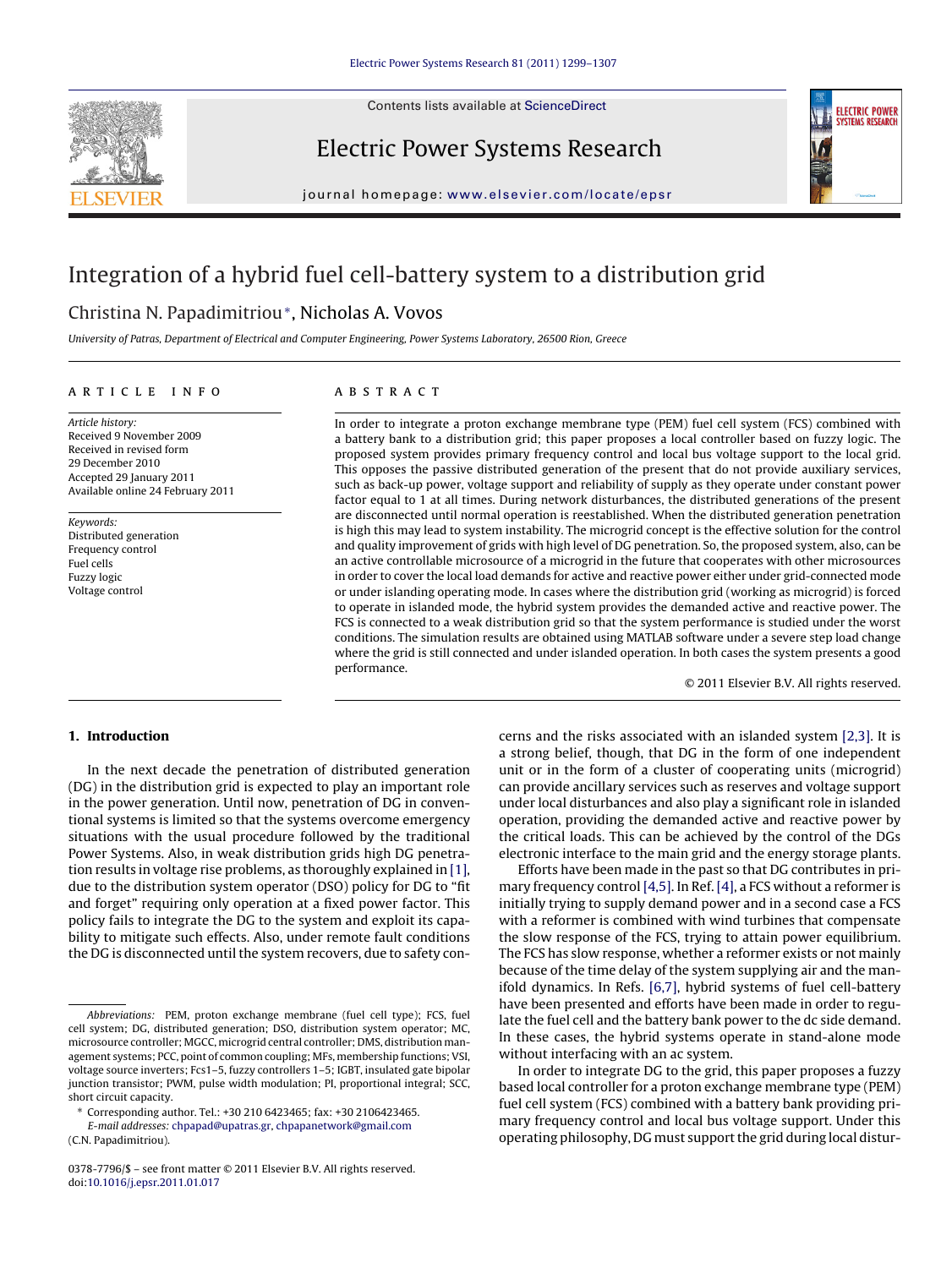bances, as central generation supports high voltage systems in the transient period. In the control scheme presented here the hybrid system power covers both the ac and dc side power demand. This is because the FCS has been designed to operate both when the distribution system is connected to the mean voltage level of the grid and when it is disconnected from the grid and operates in stand-alone mode (as a part of a microgrid in the future). The microgrid concept is the effective solution for the control of grids with high level of DG penetration. The majority of the DGs comprising a microgrid are also controllable. So, in order to achieve the full benefits from the operation of the controllable distributed generation, a hierarchical control system architecture comprising three control levels can be envisaged in a future microgrid. The microsource controller (MC) uses local information to control the voltage and the frequency of the microgrid in transient conditions. The microgrid central controller (MGCC) optimizes the microgrid operation and the distribution management systems (DMS) optimizes multiple MGCC which are interfaced in. As the proposed controller in this paper is based on local information it will comprise the first layer MC of the FCS-battery system in the future microgrid. The battery bank delivers power only in the transient period and in steady state the FCS provides the overall power needed. The control has been designed to provide the system either partially with the demanded active and reactive power in case of a load change in grid-connected mode or the whole demanded energy in case of grid disconnection. The latter happens either due to a remote fault that has taken place at the mean voltage side or because the islanding operation mode is desirable for microgrids in some cases. After the fault is cleared the controller synchronizes the FCS with the main grid and the electrical connection is restored. In order to study the worstcase scenario, it is assumed that the point of common coupling (PCC) that the hybrid system is connected to, through a line to the distribution grid has low short circuit capacity. The system configuration is similar to this of a microgrid. So, a satisfactory operation of the hybrid system reassures its successful integration into a microgrid in the future. The response of the system is simulated firstly under a severe step load change under grid connected mode and secondly when a change to islanded operation mode is caused by an upstream supply outage, using MATLAB software. It is expected that in steady state the DSO should coordinate DG to optimize operation minimizing active power losses and maintaining flat voltage profile.

In the following section, the proposed hybrid system is described and analyzed. In Section 3 the local controller and its components are analyzed thoroughly. The simulation results are obtained and analyzed in Section [4. I](#page--1-0)n Section [5, a](#page--1-0) study about the active power and voltage magnitude interaction is presented and the last section concludes the paper.

#### **2. System description and modeling**

The configuration of the system is shown in [Fig. 1. T](#page--1-0)he hybrid system of this study is consisted of a proton exchange membrane type (PEM) fuel cell system (FCS) and a battery bank. The adopted mathematical model of the FCS is fitted to this paper requirements. The FCS includes the following four main flow systems that are responsible for four main transient phenomena:

- 1. Hydrogen supply system to the anode
- 2. Air supply system to the cathode
- 3. De-ionized water as a coolant
- 4. De-ionized water to the humidifier of the membrane.

It is assumed in our study that for the first flow system a compressed hydrogen tank is available and that the hydrogen flow in the anode is adjusted according to the air flow in the cathode through a valve. For the second flow system, the "Chopper 2" ([Fig. 1\)](#page--1-0) controls the supplied dc power to a dc motor that drives a compressor which controls the air flow in the cathode. Therefore the rate of change of the power at the output of the FCS is limited by the overall inertia of the compressor and the motor. In our case, the study period of the system lasts for a few seconds. So, for the third subsystem it is assumed that the temperature of the fuel cell stack remains constant (80 $^{\circ}$ C) as the thermal dynamics are very slow with a time constant of about  $10<sup>2</sup>$  s. Different operation temperatures of the FC lead to different polarization curves. If a fuel cell operates at higher temperatures, the shape of the voltage/current density graphs changes. In particular, the initial fall in voltage as current is drawn from the cell is remarkably less and the graph is more linear. In addition, there may be a higher current density at which the voltage falls rapidly, as with lower-temperature cells. In order to determine the desired operation temperature the following is taken in mind: operating temperatures of over  $60^{\circ}$ C are desirable because they reduce losses, especially when the cathode activation voltage drops. Also, it makes economic sense to operate the fuel cell at maximum possible power density, even if the extra weight, volume, cost, and complexity of the humidification system are taken into account. With larger cells, all these are proportionally less important. On the other hand, in real systems, it is very difficult to arrange proper FC humidification at temperatures above 80 $\degree$ C unless the system is pressurized to about 2 bar or more or else the system will dry out. Typical operating temperature of a PEM type FC is  $80^{\circ}$ C and this value is chosen as the initial temperature for the simulated FCS. About the fourth system, it is assumed that the membrane of the model is fully humidified as the membrane hydration has a transient phase of about 10 s [\[8\]. I](#page--1-0)t has to be mentioned, that the air flow dynamics and the humidity management define the FCS response. By assuming that the membrane is fully humidified, the designed controller for the second subsystem can be safely decoupled from the humidity. Also, the "double-layer charging effect" has been neglected taking into account that the time constant is merely  $10^{-19}$  s [\[9\]. T](#page--1-0)he FCS is designed to be selfpowered meaning that every auxiliary component of the FCS must be supplied by the FCS power particularly including the air supply system. At the output of the FCS, the "Chopper 1" is connected so that the dc voltage is boosted [\[10,11\]](#page--1-0) and the FCS's output is regulated, without exceeding the FCS capabilities. The battery bank is connected in order to support the dc voltage, to keep its deviations into certain limits and to support FCS's performance under fast load changes as FCS dynamics are slow. The hybrid system interfaces with the ac-side system through a voltage source inverter (VSI) so that the active and reactive power can be controlled independently. An L-C filter is located at the VSI output followed by a step-up transformer. The transformer is connected to the point of common coupling (PCC) with a 2 km distribution line where a passive load and an induction motor are connected at the low voltage side of the distribution grid.

### **3. Fuzzy local controller**

The four main flow subsystems that were briefly mentioned in the previous section and the auxiliary subsystems that are beyond the scope of this paper, establish a non linear FCS. The non linearity of the system and some key points of great significance for the system efficiency and performance are outlined below and justify the application of a fuzzy based intelligent control. Firstly, it is significant for the compressor motor controller (Chopper 2) to have a good dynamic response during fast load changes, so that the FCS voltage does not drop dramatically leading to oxygen starvation. Secondly, the "Chopper 1" controller has to act simultaneously